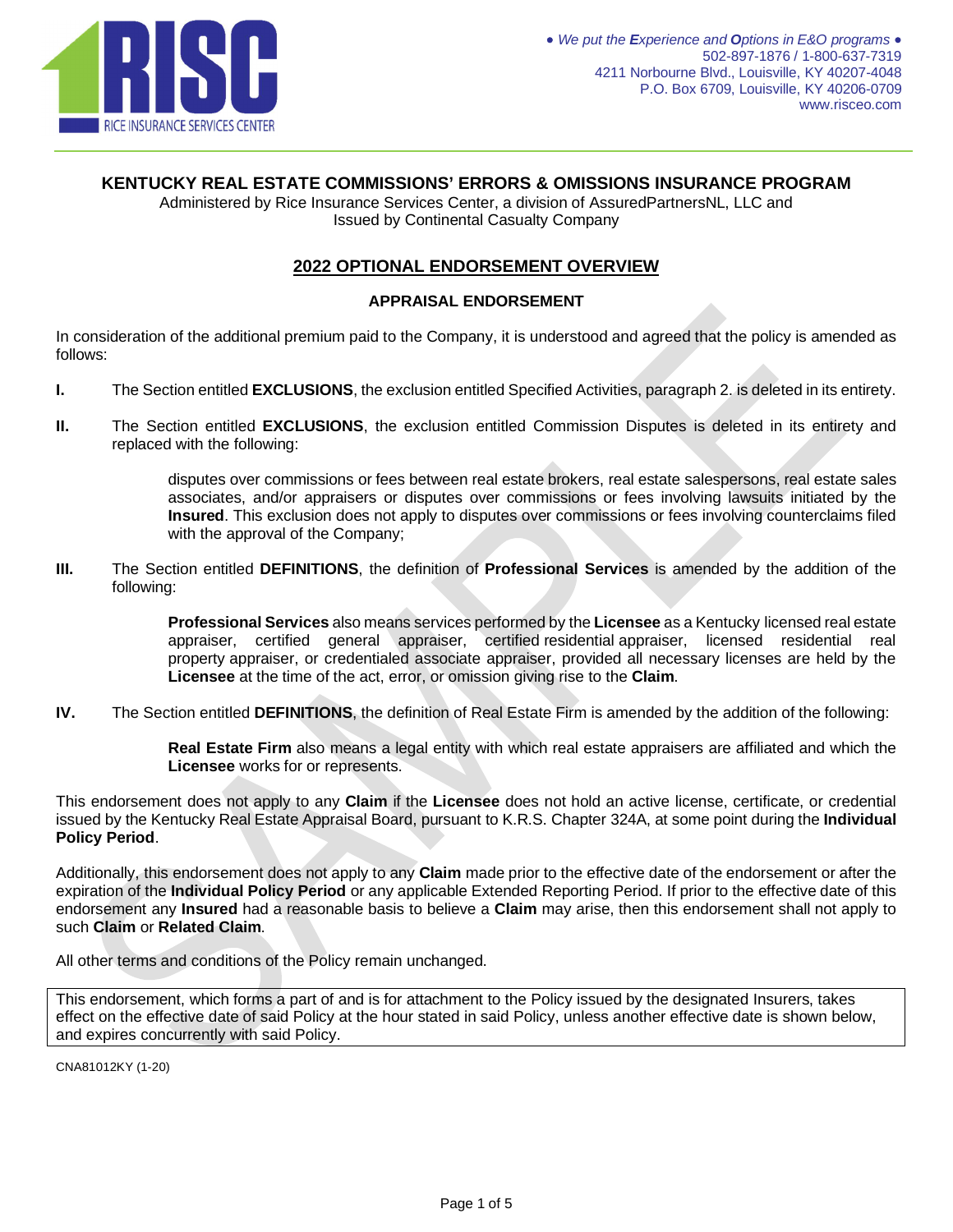#### **APPRAISAL TRAINEE ENDORSEMENT**

In consideration of the additional premium paid to the Company, it is understood and agreed that the policy is amended as follows:

**I.** The Section of the policy entitled **DEFINITIONS**, the definition of **Insured** is amended by the addition of the following new language:

> **Insured** also means the **Associate Appraiser** listed in the Schedule below, but only while (a) employed by the **Licensee** and acting under the **Licensee's** supervision and control and (b) assisting the **Licensee** in the performance of the **Licensee's Professional Services** as a Kentucky licensed or certified real estate appraiser, provided that all necessary licenses are held by the **Licensee** at the time of the act, error, or omission giving rise to the **Claim**.

**II.** The Section of the policy entitled **DEFINITIONS** is amended by the addition of the following new definition:

**Associate Appraiser** means an individual credentialed as an associate appraiser under the Kentucky Real Estate Appraisal Board, who assists in the collection of data or preparation of an appraisal, is employed by the **Licensee**, and is under the **Licensee's** supervision or control, provided the **Associate Appraiser** holds all necessary licenses or certificates at the time of the act, error, or omission giving rise to the **Claim**.

- **III.** Solely with respect to a **Claim** made against an **Associate Appraiser**:
	- A. This endorsement shall not apply to any **Claim** made prior to the effective date of the endorsement or after the expiration of the **Individual Policy Period** or any applicable Extended Reporting Period; and
	- B. If, prior to the effective date of this endorsement, any **Insured** had a reasonable basis to believe a **Claim** may arise, then this endorsement shall not apply to such **Claim** or **Related Claim**.

# **IV. SCHEDULE OF ASSOCIATE APPRAISERS:**

\_\_\_\_\_\_\_\_\_\_\_\_\_\_\_

All other terms and conditions of the Policy remain unchanged.

This endorsement, which forms a part of and is for attachment to the Policy issued by the designated Insurers, takes effect on the effective date of said Policy at the hour stated in said Policy, unless another effective date is shown below, and expires concurrently with said Policy.

CNA97681KY (1-20)

# **CONFORMITY ENDORSEMENT**

In consideration of the additional premium paid, it is understood and agreed that the policy is amended as follows:

Notwithstanding anything to the contrary in the policy, the terms and conditions of coverage herein shall be altered to conform to the minimum requirements for real estate errors and omissions insurance established by the States listed below, provided that: (1) the **Licensee** holds a current real estate license in such States and (2) the negligent acts, errors or omissions arise out of the rendering of **Professional Services** in such States.

Applies to following States: «EndField1»

Only those terms and conditions specifically addressed in the minimum requirements of the statutes, rules, and regulations of the States listed above are altered.

All other terms and conditions of the Policy remain unchanged.

This endorsement, which forms a part of and is for attachment to the Policy issued by the designated Insurers, takes effect on the effective date of said Policy at the hour stated in said Policy, unless another effective date is shown below, and expires concurrently with said Policy.

CNA81010KY (4-15)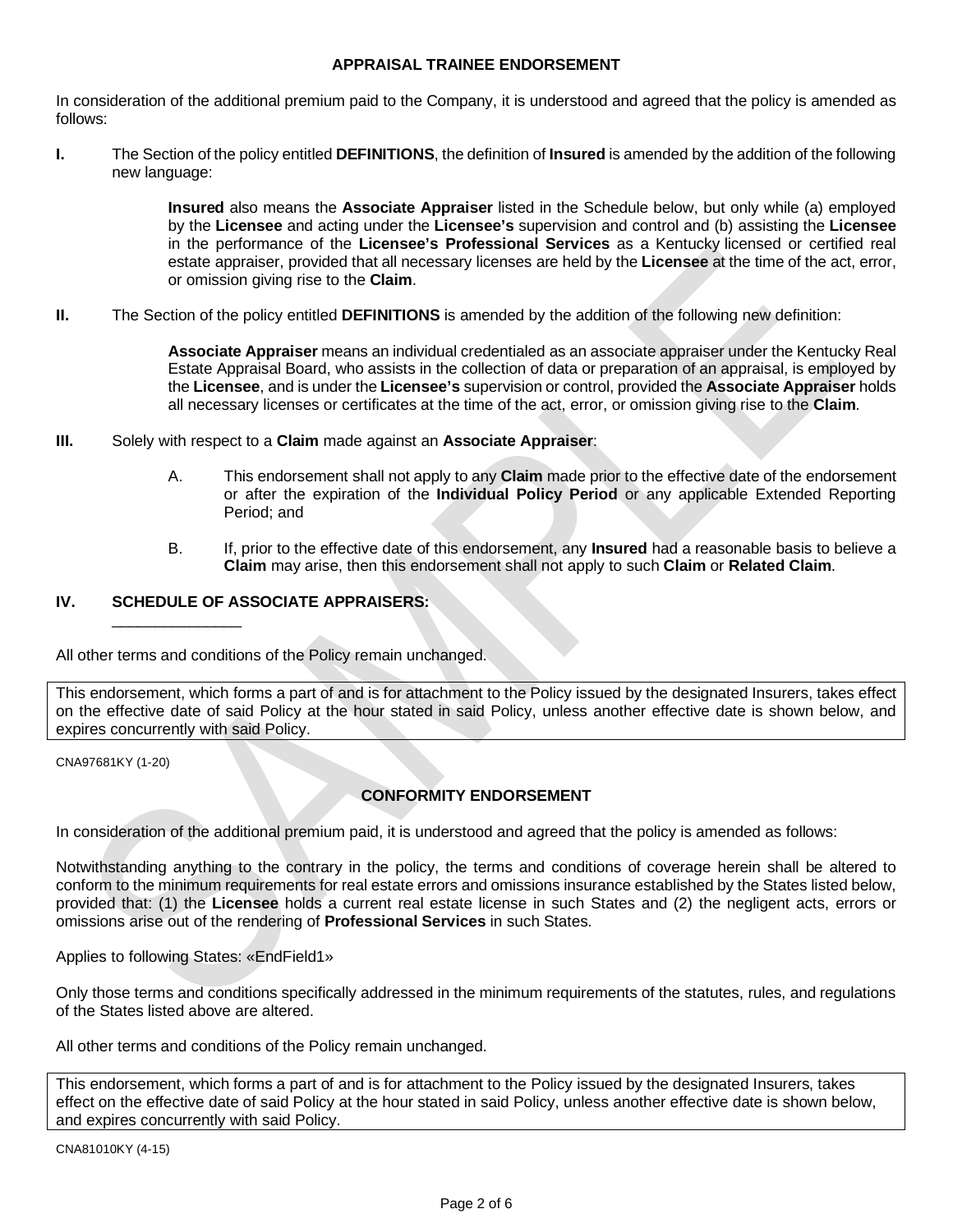### **DEVELOPED/CONSTRUCTED BY SPOUSE ENDORSEMENT**

In consideration of the additional premium paid, solely with respect to a **Developed/Constructed by Spouse Claim**, it is understood and agreed that:

**I.** The Declarations Page of the policy is amended to include the following new Item:

### **SUBLIMITS DEVELOPED/CONSTRUCTED BY SPOUSE:**

- (a) \$100,000.00 per **Licensee** per **Developed/Constructed by Spouse Claim** (**Damages**)
- (b) \$1,000,000.00 Aggregate all **Developed/Constructed by Spouse Claims** per **Licensee** (**Damages**)
- **II.** The Section of the policy entitled **LIMITS OF LIABILITY** is amended to include the following:

The Company's Sublimit of Liability for **Damages** for each **Developed/Constructed by Spouse Claim** per **Licensee** shall not exceed the per **Developed/Constructed by Spouse Claim** Sublimit stated in the Declarations. The Company's Sublimit of Liability for **Damages** for all **Developed/Constructed by Spouse Claims** for each **Annual Policy Term** per **Licensee** shall not exceed the Aggregate **Developed/Constructed by Spouse Claim** Sublimit set forth in the Declarations. **Damages** paid within the **Developed/Constructed by Spouse Claim** Sublimits of Liability are included within, and not in addition to, the per **Claim** Limit of Liability and the Aggregate Limit of Liability under Item 3 of the Declarations.

**III.** Section of the policy entitled **EXCLUSIONS**, the exclusion entitled Developed / Constructed Property, is amended by the addition of the following exception to the exclusion:

Except that this exclusion shall not apply to a **Developed/Constructed by Spouse Claim** until the **Developed/Constructed by Spouse Claim** Sublimit of Liability has been exhausted, provided that

- 1. the **Licensee** was not involved in the construction or development and had no ownership or financial interest in the property (other than a marital interest);
- 2. the **Licensee** did not own or control more than a ten percent (10%) ownership interest in the entity, corporation, partnership, or trust that constructed or developed the property;
- 3. a home warranty was purchased by or for the buyers prior to closing;
- 4. prior to closing, if required by law, a seller disclosure form was signed by the buyers and sellers;
- 5. prior to closing, the **Licensee's** relationship to the **Licensee's** spouse or **Domestic Partner** was disclosed and acknowledged in writing by all parties to the sale or listing for sale;
- 6. prior to closing, the **Licensee's** spouse's or **Domestic Partner's** role as builder or developer or the **Licensee's**, the **Licensee's** spouse's, or the **Licensee's Domestic Partner's** ownership or financial interest in the entity, partnership, corporation, or trust that built or developed the property was disclosed and acknowledged in writing by the buyers;
- 7. prior to closing, a written home inspection report was (i) obtained by or for the buyers; (ii) from an inspector duly licensed under State law who is not related to or affiliated with an **Insured**; **Insured's** spouse, or **Domestic Partner**; or an entity, partnership, or trust in which an **Insured** or **Insured's** spouse or **Domestic Partner** owned or controlled a financial or ownership interest; and (iii) acknowledged in writing by all buyers;
- 8. a State or local board approved standard listing agreement and a State or local board approved standard sales contract was utilized; and
- 9. the sale or listing for sale was performed under and subject to applicable real estate license law.
- **IV.** The Section of the policy entitled **DEFINITIONS** is amended by the addition of the following new definitions:

**Developed/Constructed by Spouse Claim** means a **Claim** arising from the sale or listing for sale of **Residential Property** constructed or developed by any of the following: the **Licensee's** spouse; the **Licensee's Domestic Partner**; or any entity, corporation, partnership, or trust in which the **Licensee's** spouse, or **Domestic Partner** owned or controlled more than a ten percent (10%) financial or ownership interest.

**Residential Property** means a single-family residence or multi-family residences with four (4) or fewer units other than the **Licensee's Primary Residence**.

This endorsement does not apply to any **Claim** made prior to the effective date of the endorsement or after the expiration of the **Individual Policy Period** or any applicable Extended Reporting Period. If prior to the effective date of this endorsement any **Insured** had a reasonable basis to believe a **Claim** may arise, then this endorsement shall not apply to such **Claim** or **Related Claim**.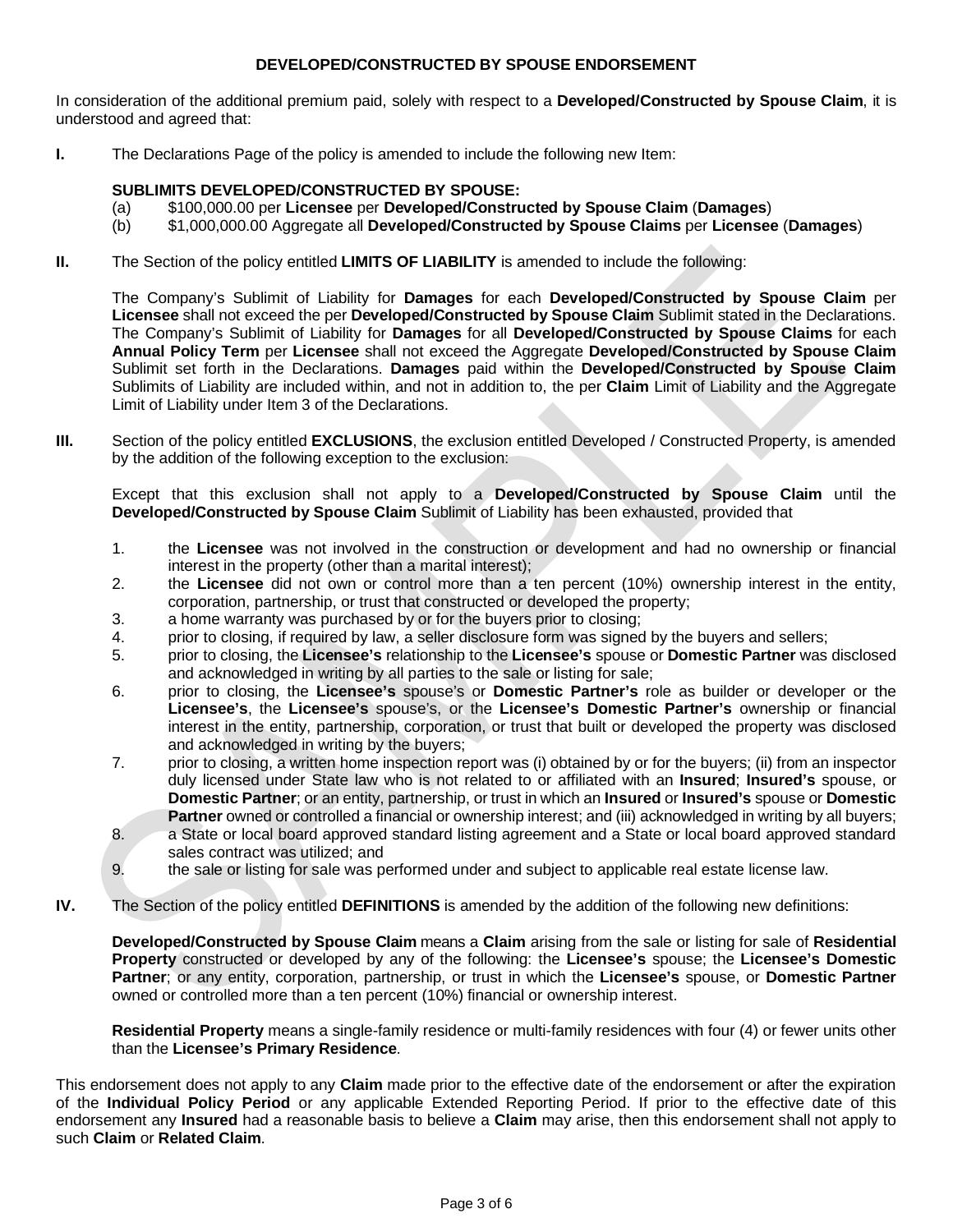All other terms and conditions of the Policy remain unchanged.

This endorsement, which forms a part of and is for attachment to the Policy issued by the designated Insurers, takes effect on the effective date of said Policy at the hour stated in said Policy, unless another effective date is shown below, and expires concurrently with said Policy.

CNA103201KY (1-22)

#### **FRANCHISE ENDORSEMENT**

In consideration of the premium paid for this policy, it is understood and agreed as follows:

In the event that the **Licensee** is affiliated with «EndField1», then «EndField2»meets the definition of a **Real Estate Firm** under Section **VIII. DEFINITIONS** of the policy and, therefore, is included within Section **VIII. DEFINITIONS**, the definition of **Insured**, Subsection 5., of the policy.

There shall be no coverage afforded to such entity as a result of its independent acts, errors, or omissions.

All other terms and conditions of the Policy remain unchanged.

This endorsement, which forms a part of and is for attachment to the Policy issued by the designated Insurers, takes effect on the effective date of said Policy at the hour stated in said Policy, unless another effective date is shown below, and expires concurrently with said Policy.

CNA81013KY (4-15)

#### **INCREASED LIMITS OF LIABILITY ENDORSEMENT \$250,000 PER CLAIM / \$1,000,000 AGGREGATE**

In consideration of the additional premium paid, it is understood and agreed that the following amendment is made to the Declarations only as respects the **Licensee** named below and only as respects a **Claim** first made against such **Licensee** and reported to the Company in writing after the effective date of this endorsement:

The following item of the Declarations is deleted in its entirety and replaced by the following:

**ITEM 3. LIMITS OF LIABILITY** (a) \$250,000 per **Licensee** per **Claim** (b) \$1,000,000 Aggregate all **Claims** per **Licensee**

This endorsement does not apply to any **Claim** made prior to the effective date of the endorsement or after the expiration of the **Individual Policy Period** or any applicable Extended Reporting Period. If prior to the effective date of this endorsement any **Insured** had a reasonable basis to believe a **Claim** may arise, then the increased Limits of Liability provided by this endorsement shall not apply to such **Claim** or any **Related Claim**.

Nothing herein shall serve to increase any amounts provided under Section **IV. SUPPLEMENTARY PAYMENTS** or any Sublimits of Liability.

All other terms and conditions of the Policy remain unchanged.

This endorsement, which forms a part of and is for attachment to the Policy issued by the designated Insurers, takes effect on the effective date of said Policy at the hour stated in said Policy, unless another effective date is shown below, and expires concurrently with said Policy.

CNA81016KY (4-15)

### **INCREASED LIMITS OF LIABILITY ENDORSEMENT \$500,000 PER CLAIM / \$1,000,000 AGGREGATE**

In consideration of the additional premium paid, it is understood and agreed that the following amendment is made to the Declarations only as respects the **Licensee** named below and only as respects a **Claim** first made against such **Licensee** and reported to the Company in writing after the effective date of this endorsement:

The following item of the Declarations is deleted in its entirety and replaced by the following:

**ITEM 3. LIMITS OF LIABILITY** (a) \$500,000 per **Licensee** per **Claim** (b) \$1,000,000 Aggregate all **Claims** per **Licensee**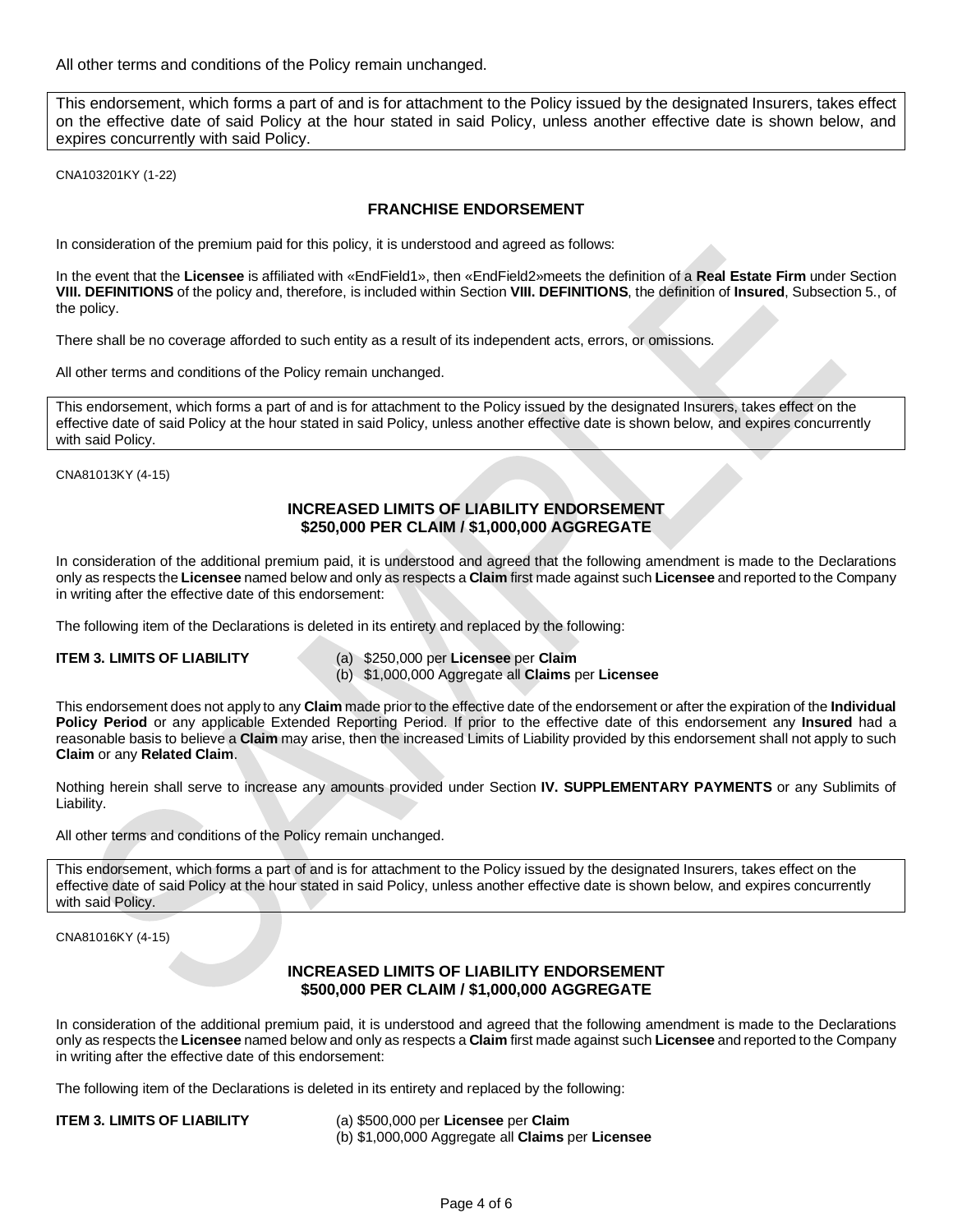This endorsement does not apply to any **Claim** made prior to the effective date of the endorsement or after the expiration of the **Individual Policy Period** or any applicable Extended Reporting Period. If prior to the effective date of this endorsement any **Insured** had a reasonable basis to believe a **Claim** may arise, then the increased Limits of Liability provided by this endorsement shall not apply to such **Claim** or any **Related Claim**.

Nothing herein shall serve to increase any amounts provided under Section **IV. SUPPLEMENTARY PAYMENTS** or any Sublimits of Liability.

All other terms and conditions of the Policy remain unchanged.

This endorsement, which forms a part of and is for attachment to the Policy issued by the designated Insurers, takes effect on the effective date of said Policy at the hour stated in said Policy, unless another effective date is shown below, and expires concurrently with said Policy.

CNA81017KY (4-15)

# **OPTIONAL EXTENDED REPORTING PERIOD ENDORSEMENT**

In consideration of the additional premium paid, it is understood and agreed that the following Optional Extended Reporting Period as set forth in the Section of the policy entitled **EXTENDED REPORTING PERIODS**, Paragraph B, shall apply:

From:\_\_\_\_\_\_\_\_\_\_\_\_\_\_\_ To: \_\_\_\_\_\_\_\_\_\_\_\_\_\_\_

The Optional Extended Reporting Period set forth above shall apply unless the **Insured** fails to pay the premium when due. The premium for the Optional Extended Reporting Period shall be:

- 1. due and payable as set forth in the policy; and
- 2. fully earned by the Company on the inception date of the Optional Extended Reporting Period as set forth above and no refunds will be permitted after that time.

All other terms and conditions of the Policy remain unchanged.

This endorsement, which forms a part of and is for attachment to the Policy issued by the designated Insurers, takes effect on the effective date of said Policy at the hour stated in said Policy, unless another effective date is shown below, and expires concurrently with said Policy.

CNA81011KY (1-20)

### **RESIDENTIAL PERSONAL INTEREST COVERAGE ENDORSEMENT (With Sublimits)**

In consideration of the additional premium paid, it is understood and agreed that:

Solely with respect to the coverage provided by this Endorsement,

**I.** The Declarations Page of the policy is amended to include the following new Item:

# **SUBLIMITS RESIDENTIAL PERSONAL INTEREST CLAIM:**

- (a) \$100,000.00 per **Licensee** per **Residential Personal Interest Claim** (**Damages**)
- (b) \$1,000,000.00 Aggregate all **Residential Personal Interest Claims** per **Licensee** (**Damages**)
- **II.** The Section of the policy entitled **LIMITS OF LIABILITY** is amended to include the following:

The Company's Sublimit of Liability for **Damages** for each **Residential Personal Interest Claim** per **Licensee** shall not exceed the per **Residential Personal Interest Claim** Sublimit stated in the Declarations. The Company's Sublimit of Liability for **Damages** for all **Residential Personal Interest Claims** per **Licensee** for each **Annual Policy Term** shall not exceed the Aggregate **Residential Personal Interest Claim** Sublimit set forth in the Declarations. **Damages** paid within the **Residential Personal Interest Claim** Sublimits of Liability are included within, and not in addition to, the per **Claim** Limit of Liability and the Aggregate Limit of Liability under Item 3 of the Declarations.